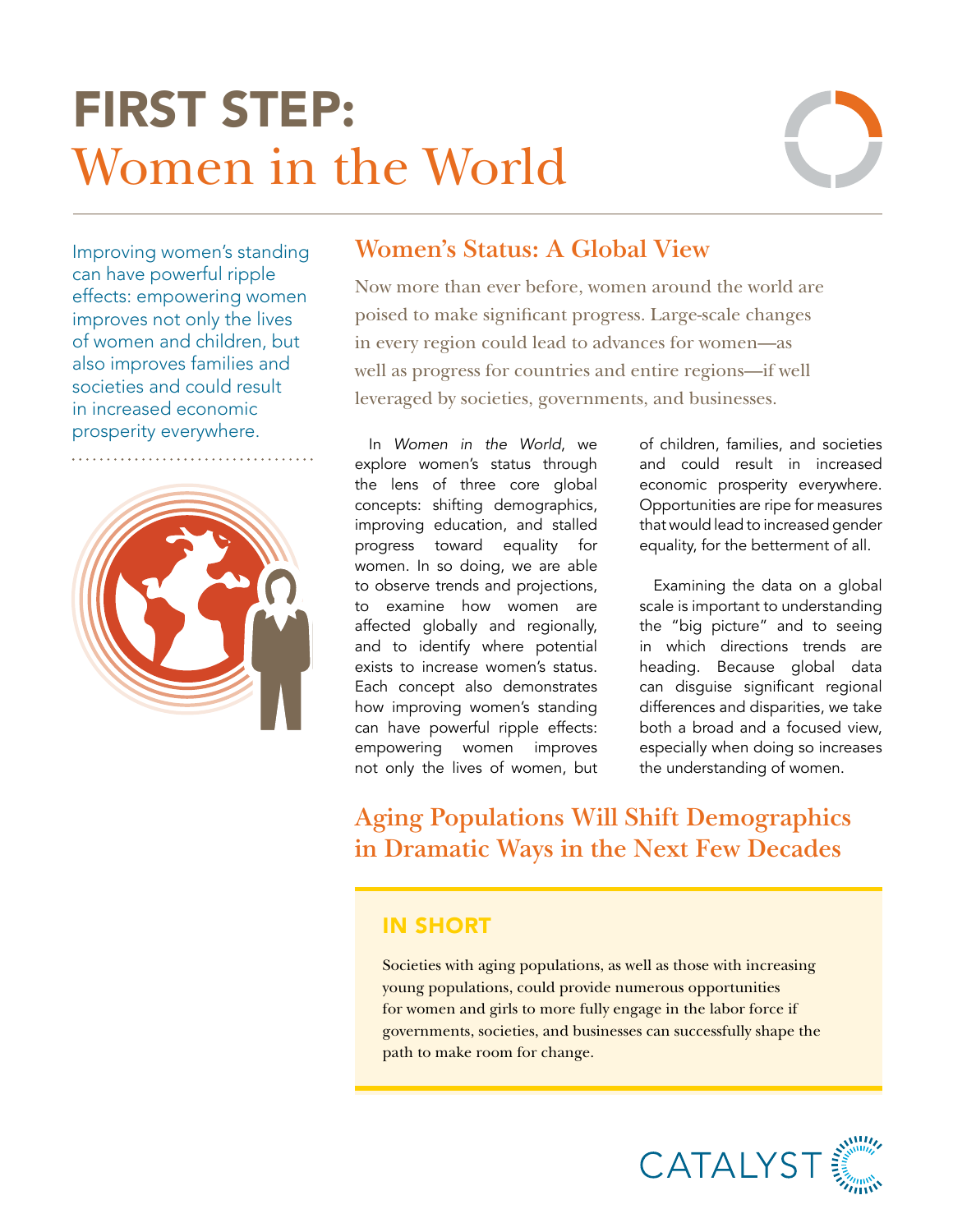# **Much of the World Is Aging, Some Areas at a Rapid Rate**

As life expectancies generally climb and the overall proportion of older people increases as the proportion of younger people declines, humanity as a whole is skewing older. The dramatically increased average life expectancy during the 20th century occurred because of a confluence of factors, including declining fertility rates; a trend toward smaller families; and decreases in infant mortality bolstered by advancements in medicine and healthcare, immunizations, better nutrition, increased food supplies, improved hygiene, and safer water.<sup>1</sup>

The older population is predominantly female, especially in certain developed regions. Although globally that is projected to narrow as men's life expectancy increases, the gap will not close completely. As of 2013, among people 80 years and older, there were 62 men for each 100 women. This figure is only projected to increase to 69 men for each 100 women by 2050.2 Older women face not only age discrimination, but the cumulative impacts of gender discrimination, often evidenced by lower educational achievement, reduced access to health services, lower lifetime earnings, more limited property and business ownership rights, and loss of status when their spouses die.<sup>3</sup>

An aging global population matters because it is expected to launch or exacerbate a wide variety of social, economic, political, and health issues. Countries may face slower growth, lower productivity, and increased public spending to support social insurance systems used by seniors, including healthcare and income support programs.4 Changing family structures with fewer children could greatly impact eldercare. Since women across the world are more likely than men to take on the unpaid work of caring for older parents and relatives, they are more vulnerable to wage loss and stress when that burden is an individual instead of a societal responsibility.5 Forward-thinking governments, agencies, and businesses are trying to anticipate the consequences of an aging population and work proactively to implement the right policy and business decisions.

# POPULATION NOW AND IN THE FUTURE

Some countries are already facing older populations. In Japan in 2013, 32% of the population is 60 years old or older. In Germany and Italy, it is  $27\%$ .<sup>6</sup>

For the entire world, the percent of people age 60 and older will continue to increase, from 8% in 1950 to 12% in 2013 to 21% in 2050.7

Unlike the more developed countries, many developing countries are going through a rapid increase in the aging of their populations and will have to adjust quickly to the challenges that will bring. For example, it took 100 years for people 65 years and older to grow from 7% of France's population to 14%. Brazil will go through that same change in just two decades. The populations of China, South Korea, and Thailand will also rapidly age. The large numbers of older people may threaten to overwhelm some countries' infrastructures, such as in the world's most populous countries, China and India.<sup>8</sup>

On a global scale, young people are supporting a growing number of older people. Children and young people have historically outnumbered older people, but by 2047, the number of people 60 and older is expected to surpass the number of children 14 and under for the first time.<sup>9</sup> There is also a shift within the elderly

*By 2050, more than one-third of all women 65 years and older will live in China or India.10*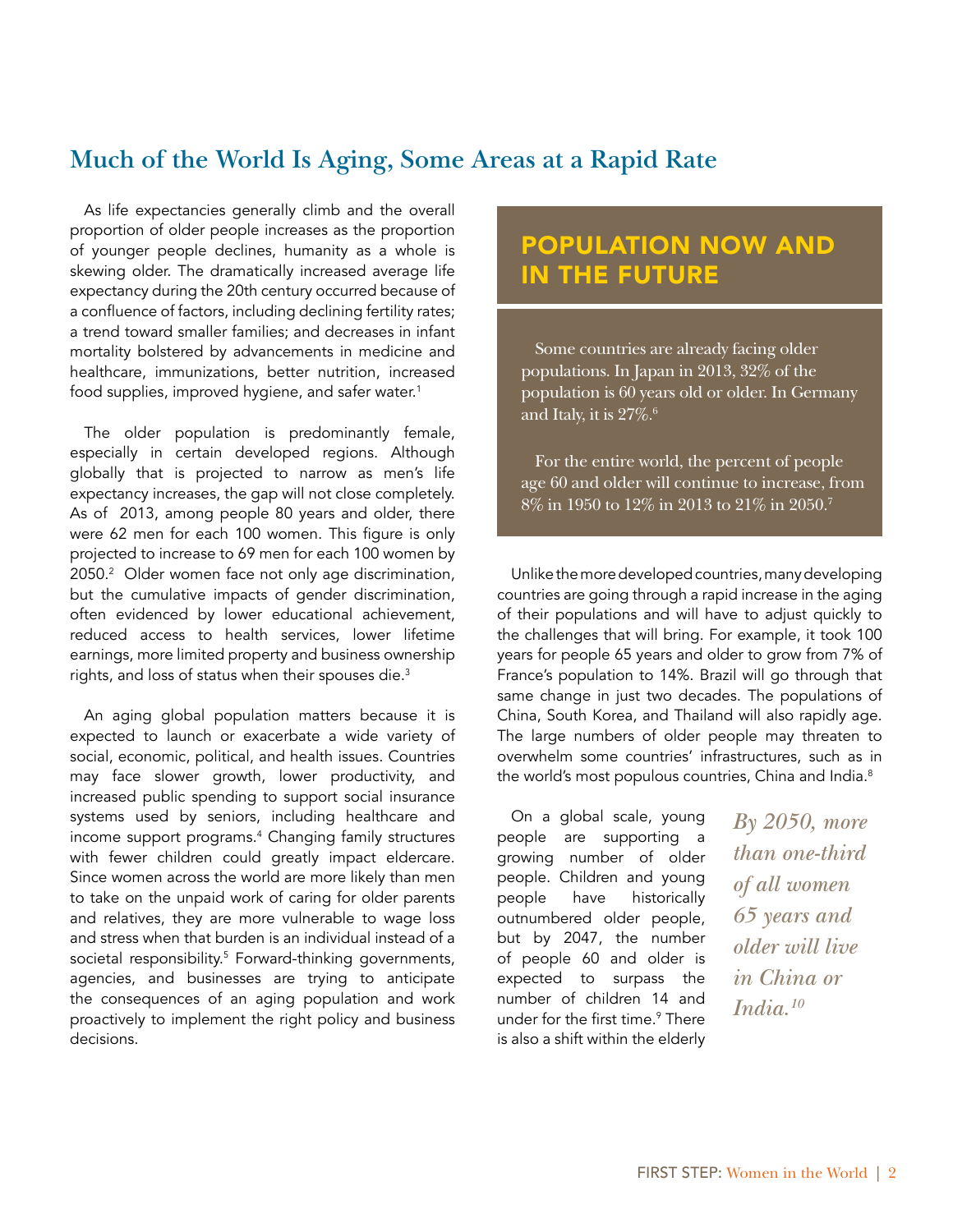population itself. In 1950, those age 80 and older comprised 7% of very old people. Currently around 14%, the 1950 figure is projected to quadruple to 28% by 2100.11

Workforce: The result of this older demographic with higher median ages is comparatively smaller working populations. The actual number of working-age people is projected to decline in many countries, while the number of people 65 and older is increasing, which may lead to worker shortages.12 In 2010 in Europe, despite high unemployment in some areas, more workers overall retired than entered the workforce for the first time.<sup>13</sup> China's workforce is expected to begin contracting in 2015, possibly driving up the overall cost of previously inexpensive labor, which some economists predict will threaten its manufacturing dominance.<sup>14</sup> And by 2020, Canada, Russia, and South Korea will also have fewer people entering the workforce than entering retirement<sup>15</sup>

The shortage of skilled workers is felt sharply in certain regions and industries. Although changing demographics and aging workforces are key reasons behind the lack of qualified workers, stagnant wages, education systems that do not prepare students for work, and "a complete unwillingness to change the way business is done"16 are also contributing factors to the global talent shortage. According to the *2012 Talent Shortage Survey* from Manpower*,* 34% of employers overall had difficulty filling jobs because of lack of available talent.<sup>17</sup> That rate is even higher in some regions: Japan (81%), Brazil (71%), Australia (50%), the United States (49%), and India (48%).<sup>18</sup>

The most difficult positions to fill vary by region: skilled trade positions in Africa, Europe, and the Middle East; engineering positions in the Americas; and sales representatives in Asia Pacific.<sup>19</sup> High youth unemployment rates are an enormous problem in many parts of Europe. The sluggish economic recovery has dampened hiring, and many potential applicants lack the skills and competencies employers want.<sup>20</sup> Although Greece suffered severely in the global recession with a September 2013 unemployment rate of 57% for people 24 and younger, 24% of employers surveyed said that they had difficulty filling jobs.<sup>21</sup>

Hiring in some other countries that also have high youth unemployment rates is suppressed enough that employers reported little talent shortage. For example, Spain had a youth unemployment rate of 56%, but only 9% of employers reported difficulty hiring. Furthermore, there is a brain-drain concern as talented people in the hardest-hit countries migrate to parts of Northern Europe and elsewhere where there are more available jobs.<sup>22</sup>

Globally, better engaging women in paid labor forces will help offset the loss of workers in aging regions. Although the situation in Europe and other regions is complex, equipping women—particularly with the technical and hard skills most in demand—is part of the solution to improve women's status and countries' economies.

*Increasing the levels of female employment comparable to male levels could raise the gross domestic product (GDP) by 5% in the United States, 9% in Brazil, 9% in Japan, 11% in Italy, 12% in the United Arab Emirates, and 27% in India.23*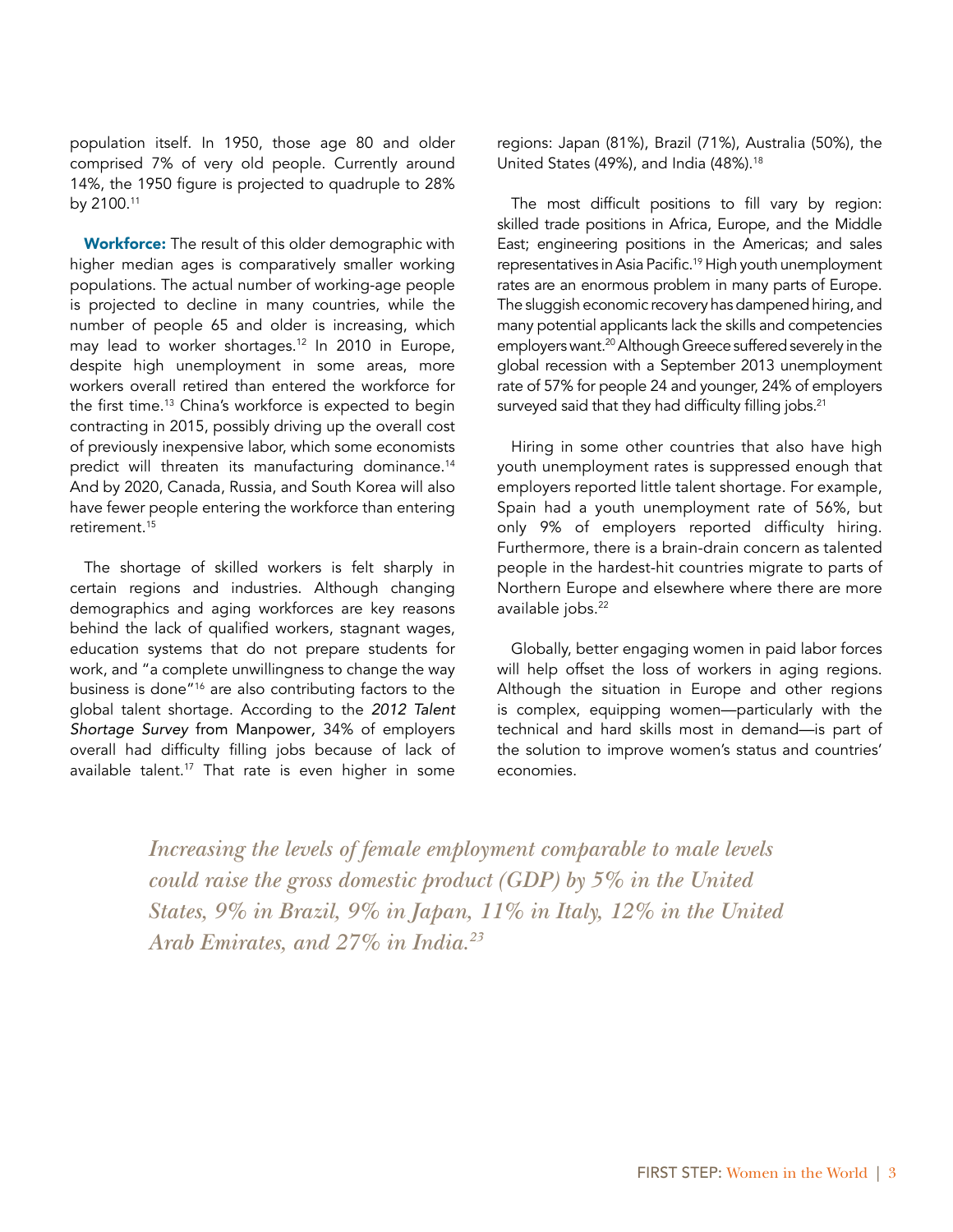## **Dramatic Differences Exist in Fertility Rates Around the World**

Total fertility rates, which are the average number of live births a woman has by age 50, provide clues to how a population's age is trending.<sup>24</sup> Globally, overall total fertility rates for women declined dramatically since the mid-20<sup>th</sup> century, from 4.97 children per woman in 1950–1955 to 2.53 children per woman in 2005–2010. The world's fertility rate in 2045–2050 is projected to be 2.24 children per woman.<sup>25</sup> This is higher than the rate required to replace the population—replacement-level fertility—which is about 2.1 live births per woman.<sup>26</sup>

There is, however, significant variance in fertility rates by region and country. In some more developed countries, the lowest fertility rates are well below replacement rate, such as roughly one live birth per woman, while in some less developed countries the average is roughly seven births per woman. These extreme differences will more rapidly compound population changes over time.

#### FIGURE 1

#### 2013 Total Fertility by Region, Selected Countries<sup>27</sup>

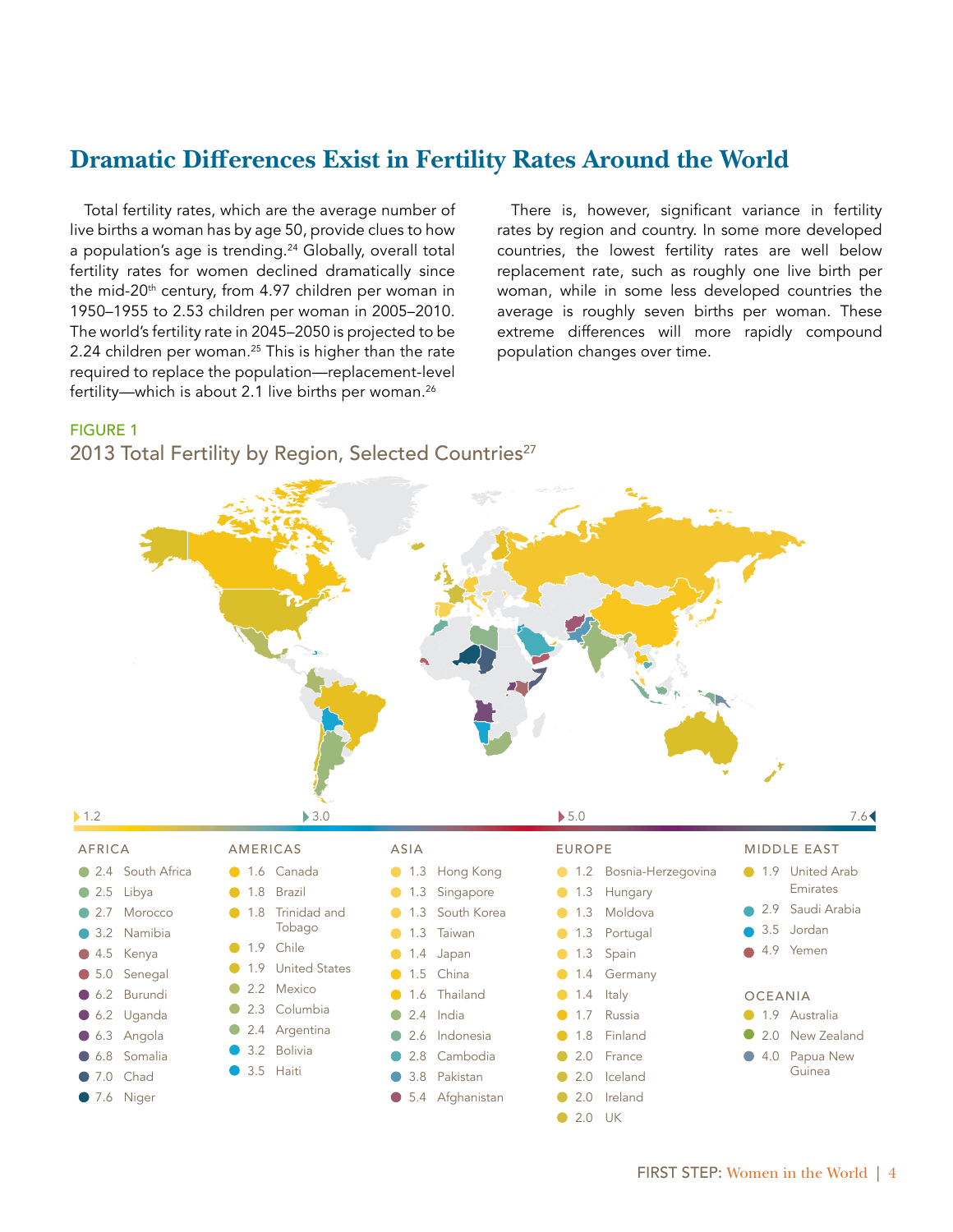### **The Youngest Populations Are in Less Developed Regions**

Nearly 95% of the world's annual population growth is occurring in less developed regions. India is contributing most to youth growth (22%), followed by China (9%), Nigeria (5%), and Pakistan (4%).<sup>28</sup> Some of the youngest median ages in the world in 2010 were in Africa, especially Chad, Niger, and Uganda, each with a median age of approximately 15 years old. This is in contrast to countries with the highest median age—Germany, Italy, and Japan—of roughly 43 to 45 years old.<sup>29</sup> This rapid population growth in the less developed regions is attributed to birth and death rates evolving differently than they had in what are now considered the developed countries. In developed countries, birth rates and death rates have historically declined slowly in tandem over centuries. The health initiatives and medical advances that have reduced death rates generally matched the desire or need to have fewer children, due largely to changes in the way people lived and worked. In many developing countries, however, rapidly improving health conditions have caused death rates to decline dramatically, while birth rates—and overall fertility rates—have not had the time or incentive to decline.<sup>30</sup>

Contraception is a critical part of the issue, as it benefits women, families, and ultimately societies if women are able to plan and space their pregnancies. By doing so, women are more likely to work outside the home, which increases family income. Families and communities are then able to invest more in each child in terms of education and healthcare, which boosts overall quality of life and reduces poverty.<sup>31</sup> Women want this control: across the world in 2010, an estimated 146 million women ages 15-49 who were married or in a union<sup>32</sup> wanted to prevent pregnancy but lacked contraception.33 And this data does not even include the pool of sexually active unmarried women.

Workforce: Countries, especially those in Africa, may be entering a "demographic bonus" period in which working-age people far outnumber the younger and older people who are dependent on them. International organizations suggest that these countries make key policy changes to take advantage of this "demographic window of opportunity" to build strong foundations within society. Many of the recommended policy changes directly impact women and girls, including improving the quantity and quality of schooling; ensuring equal access to employment; increasing access to contraception; and discouraging early marriages, which encourages girls to stay in school and the workforce longer and have fewer children.<sup>34</sup>

#### Ripple Effect: Fully Engaging Women in Workforces Would Benefit Countries Struggling With a Range of Demographic Issues

Women do most of the unpaid work in the world. They take on the burden of family and household care. And they are often subjected to discrimination, restrictions, and wage gaps based on gender. Increasing women's labor force participation rate is critical. The economic empowerment of women can improve a country's growth and stability; combat shrinking labor forces in countries with aging workforces; and contribute to wider economic development in developing countries, especially if employment leads to women's lower fertility rates, longer tenures in the workforce, and increased investment in the education of children.<sup>35</sup>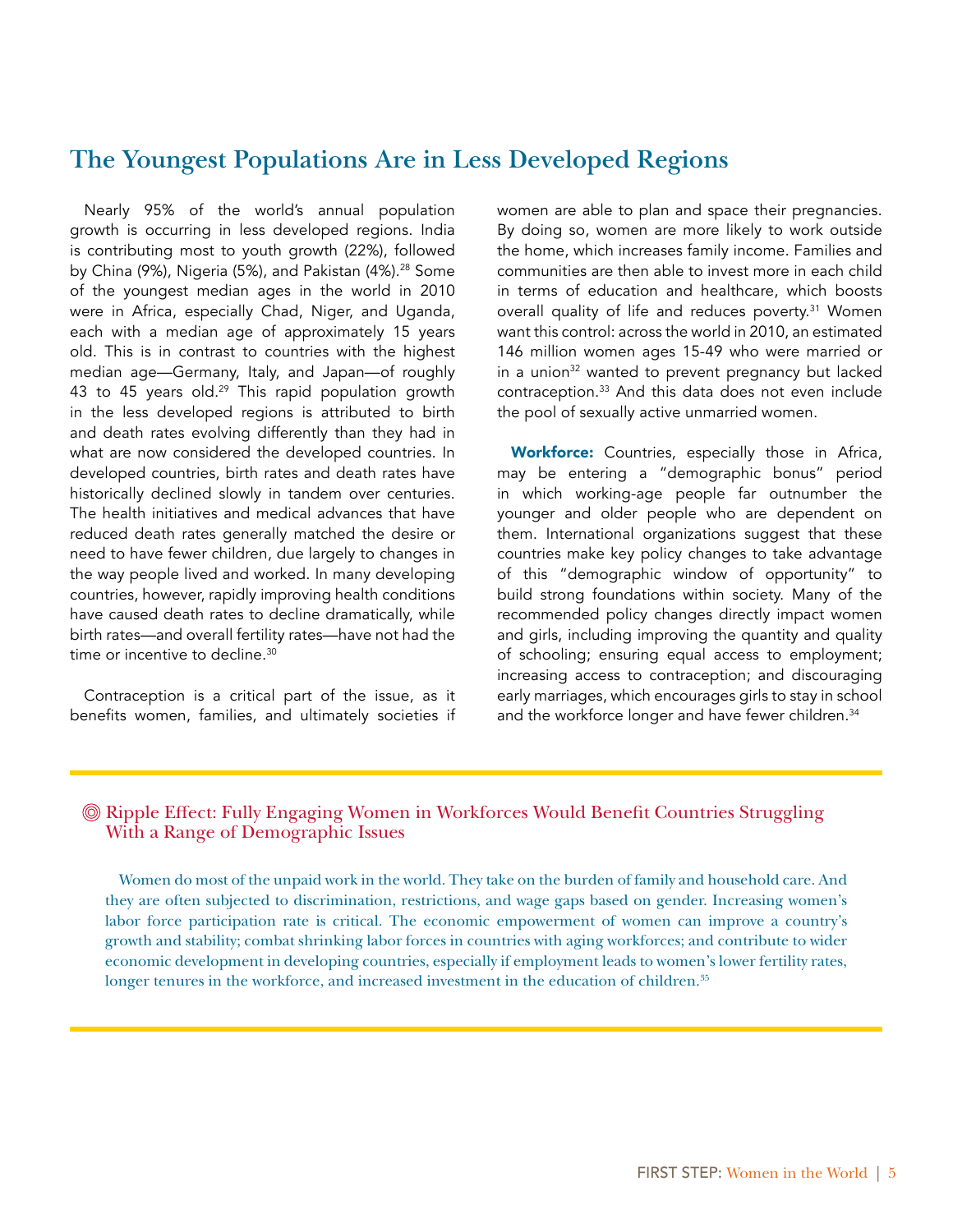# **More People Are Being Educated Around the World**

#### IN SHORT

Women have made enormous advances in education, though challenges concerning literacy, severe regional disparities, and science and technology training are preventing them from reaching their full potential.

# **Basic Literacy and Schooling for Boys and Girls Has Made Slow Progress**

Literacy: Although there are still about 774 million illiterate adults in the world, and two-thirds of adult illiterates are women, literacy rates are higher for young people than for adults in almost all countries. The global youth literacy rate is 89%, which bodes well for many areas in the future. Most regions of the world showed progress in increasing literacy rates of adults between 1990 and 2007 for women and men. But the gender gap in increasing adult literacy varies by region, with less developed regions showing no or little progress. In some areas, the literacy rate for women will actually decrease or remain flat: more women illiterates are expected to emerge in sub-Saharan Africa, which has rapid population growth but proportionally few girls in school, and few gains are expected in South Central or West Asia.<sup>36</sup>

*Globally, 86% of primary-school-aged girls and 88% of primary-school-aged boys are enrolled in school.*<sup>37</sup>

Primary School: Increasing women's education is a key mechanism for empowering women and expanding their opportunities. In most developed countries, including those in East Asia, Europe, North America, and Oceania, primary school enrollment for children is near universal. In many other countries in the Caribbean, Eastern Europe, Latin America, and Southeast Asia, more than 90% of girls and boys on average are enrolled in primary school. Although there have recently been some significant gains in lesser developed regions, the enrollment percentages are far from universal: 73% for girls in Africa and less than 85% for girls in South Central and West Asia.38

# DEFINING SCHOOL LEVELS

Although differences exist by country and region, here are general definitions of some international schooling levels.39

**Primary:** Sometimes called elementary school, primary school often begins between ages 5 and 7 and typically lasts until age 10 to 12.

**Secondary:** Includes "lower secondary," which begins around age 12 and is often called secondary school-stage one, junior high school, or middle school. "Upper secondary," which typically begins between ages 14 and 16, is often called secondary school-stage two, senior secondary school, or senior high school.

**Tertiary:** Covers a broad range of upperlevel learning, including academic, advanced vocational, and professional education, such as vocational/technical programs, associate degrees, bachelor or equivalent first degrees, master or equivalent degrees, and doctoral or equivalent degrees.

Secondary School: Globally, fewer than 58% of secondary-school-aged girls and 60% of secondaryschool-aged boys attended secondary schools in 2007.40 About 71 million children of lower secondary school age were out of school.<sup>41</sup> This significant drop-off between primary and secondary education is due to myriad factors, including low primary school completion, the impact of education levels of household heads, competition between number of children and family resources, competing demands if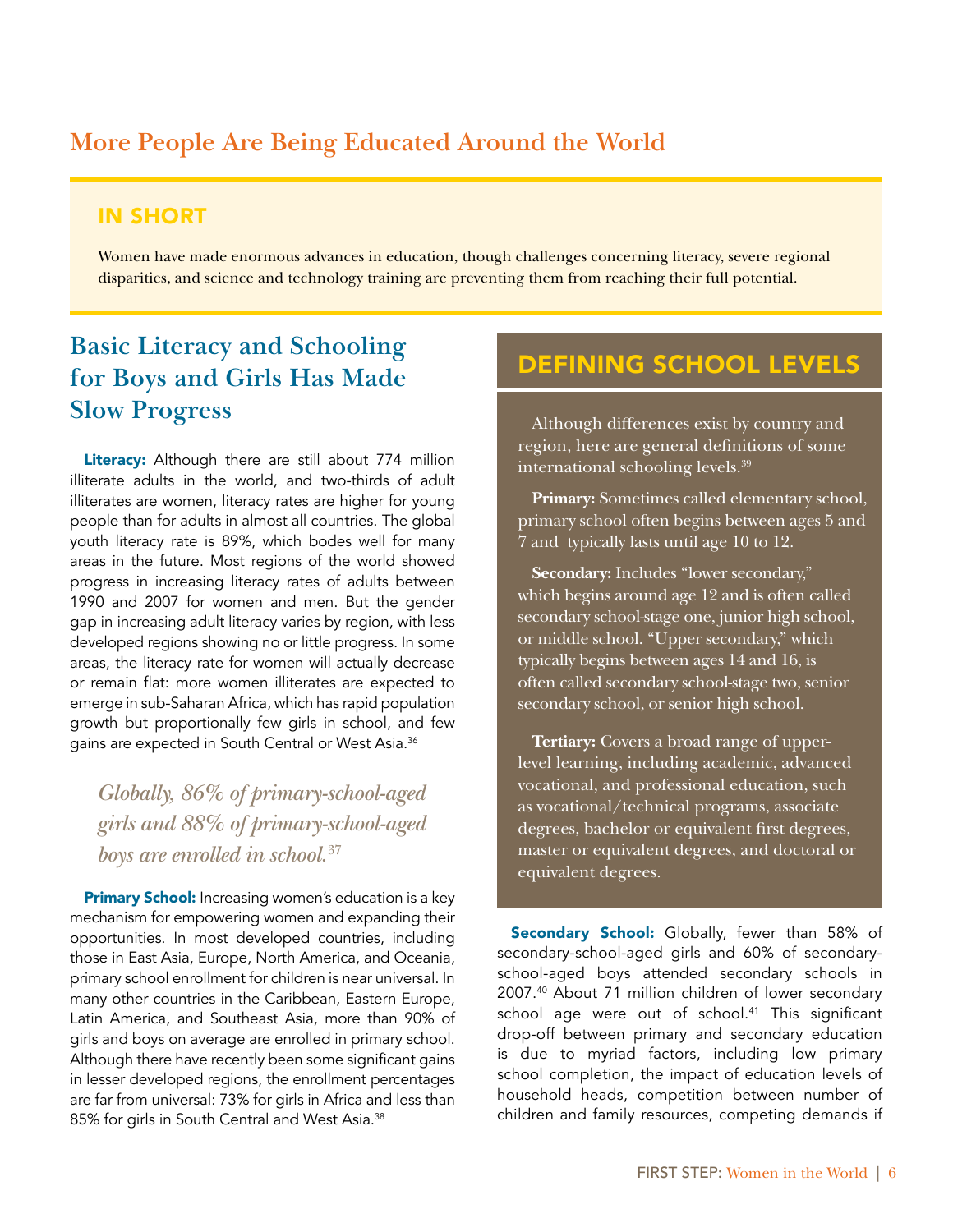paid labor is available, and distance to school. Girls in particular face additional barriers, including lack of sanitation facilities as they hit puberty, early child marriage, and early pregnancy.<sup>42</sup> Although there have been overall increases in enrollment—from 1999 to 2007, enrollment climbed 8 percentage points for girls and 6 percentage points for boys—there are fairly wide differences between more and less developed regions. While more than 90% of girls were enrolled in secondary school in North America and most of Europe, that figure was less than 30% in most of sub-Saharan Africa and 44% in South Central Asia.<sup>43</sup> Gender disparities are narrowing globally, and in some areas actually favor girls. More girls than boys are enrolled in a number of countries, including Argentina, Botswana, Brazil, Malaysia, Namibia, the Philippines, and Thailand.<sup>44</sup>

# **Tertiary Education Is Growing Globally, and the Gender Balance Is Shifting Toward Women in Many Regions**

Women's and men's enrollment in tertiary education is increasing. From 1990 to 2007, enrollment in tertiary education climbed from nearly 70 million to more than 152 million people, with the highest increases found in East Asia, South Asia, West Asia, and the Pacific. Enrollment tripled in sub-Saharan Africa and doubled in the Caribbean and Latin America.<sup>45</sup>

*Women were 50% or more of enrolled students in tertiary education in 102 of 166 countries.*<sup>46</sup>

Globally, women represented 51% of those enrolled in tertiary education in 2007, a 5 percentage-point increase from 1990. Additionally, larger proportions of the population are seeking tertiary education, measured by the tertiary gross enrollment ratio (GER). The average global participation of women in tertiary education is 27%, surpassing men's 25% and up from 13% in 1990. Regionally, North America leads, with 82% GER for women, followed by Central and Eastern Europe at 69%

# EDUCATION, WORK, **AND INCOME47**

Education has been shown to be a critical tool to increase women's empowerment; lower fertility rates; have smaller, healthier, and better-educated families; lower infant mortality; have more productive farming; and lower incidence of HIV/AIDS and other diseases. Girls' education especially impacts their labor and income as women:

- An additional year of secondary school beyond national averages for girls increases their future wages by 10% to 20%.
- Overall, secondary education for girls leads to wage boosts of 15% to 25%.
- Educated women are more likely to enter the formal workforce instead of the less stable and less profitable informal workforce.
- Increasing the share of girls in secondary education by 1 percentage point will raise a country's annual per capita income growth by 0.3 percentage points.
- The annual per capita growth of countries that did not close gender education gaps were held back by almost 1% a year.

and Western Europe at 61% GER for women. In Latin America and the Caribbean, women's GER reached 37%, and East Asia and the Pacific regions climbed to 26%. South and West Asia, which includes India, had lower participation of women in tertiary education: nearly all countries in the region had GERs of 10% or less, and women's participation was less than men's.<sup>48</sup>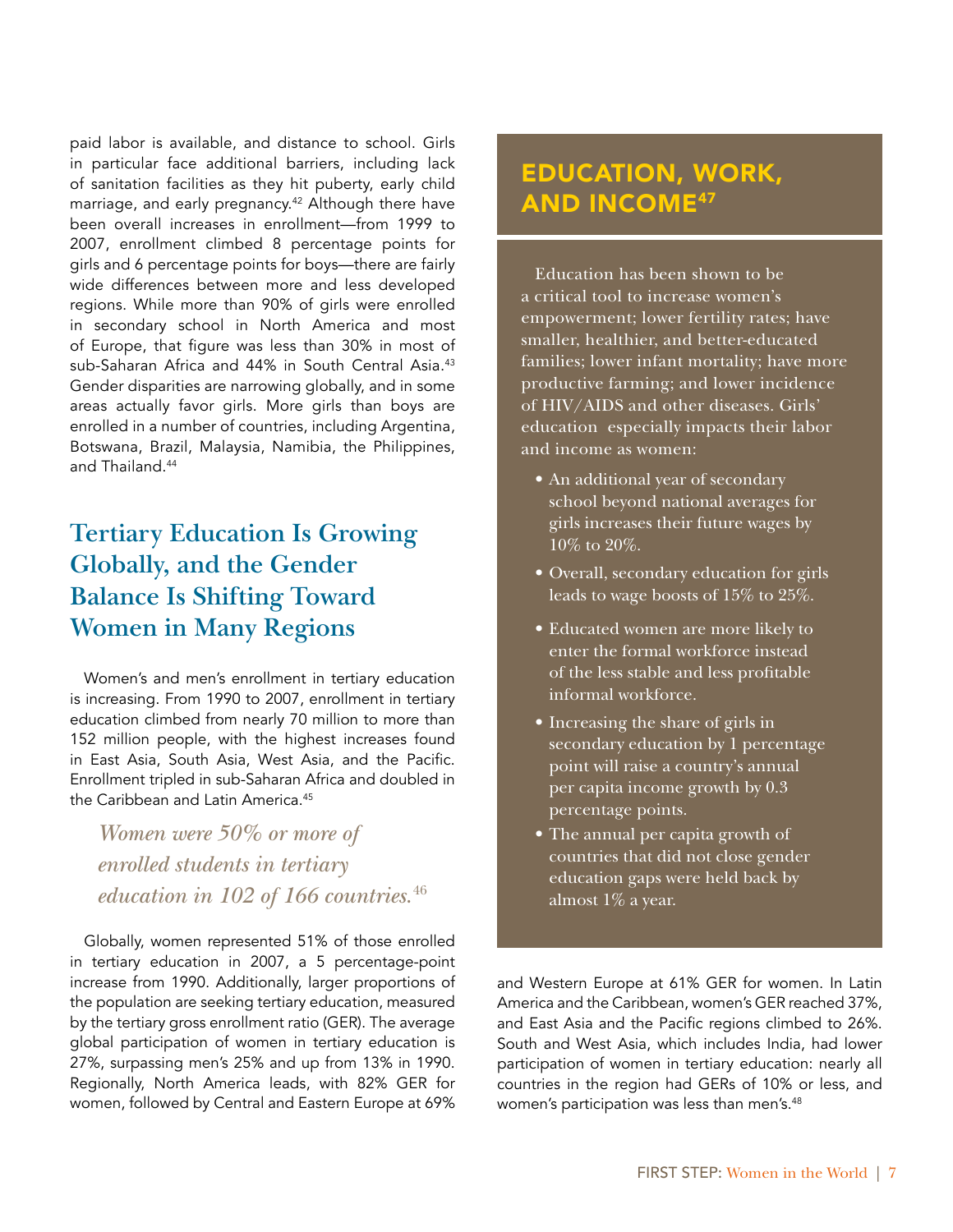Although many global measurements of education are of enrollment, the Organisation for Economic Cooperation and Development (OECD) does look at attainment. Across OECD countries, on average 33% of adult women and 30% of adult men have attained tertiary education. Younger women are making great gains: in Australia, Canada, Ireland, Israel, New Zealand, Norway, and Sweden, women aged 25-34 had 50% or higher tertiary attainment rates compared to less than 50% for younger men. The return for investing in tertiary

*Women's average completion rate of tertiary programs is 10 percentage points higher than men's.*49

education is on average higher for men than women across OECD countries: the value of gross earnings benefits is \$240,000 (USD) for women and \$330,000 (USD) for men.<sup>50</sup>

# **Gender Gaps Still Exist in Fields of Study, Especially Science, Technology, Engineering, and Mathematics**

In most regions, women continue to dominate enrollment in the fields of education, health and welfare, humanities and arts, and social sciences while men dominated enrollment in the fields of science; engineering, manufacturing, and construction; agriculture; and services.<sup>51</sup> Girls are less likely than boys to expect to work in science, technology, engineering, and mathematics (STEM) careers, which impacts their study choices. Of the new entrants into tertiary education, only 14% were women choosing to study STEM fields, compared to 39% of men.<sup>52</sup> There is variance by country, however. Although only about 5% of new entrants in Belgium and Japan were women choosing STEM fields of study, that number rose to 19% in Greece, Indonesia, Italy, and Mexico.<sup>53</sup> However, girls are catching up with boys in science proficiency around the world. Girls outperformed boys in 21 of 65 countries that participated in a 2009 study; boys outperformed girls in 11 of those countries; and in 33 of those countries there was no difference.<sup>54</sup>

#### Ripple Effect: Improving Education Lays the Groundwork for Enormous Change for Women, Families, Countries, and Societies

Education is one of the most powerful tools for making change. It has been called a "fundamental human right" which is "essential for the exercise of all other human rights."55 Education promotes a better quality of life for individuals and societies at large and is a critical factor in empowering women and helping close gender gaps. The United Nations points out that investing in girls' and women's education results in very high economic and social gains: educated women are more likely to marry later; have smaller and healthier families; and to work and earn income, resulting in greater influence inside and outside the home and better knowledge about their rights. Educated women are also more likely to invest in their children, helping to break negative cycles for the next generation.<sup>56</sup> One study intriguingly points to the idea that more educated women in the paid labor force who can invest in the education of their children could trigger a "virtuous cycle" in which educated women become the role models for younger generations of girls.<sup>57</sup> Although progress has been made, especially around closing gender gaps in primary education, other levels of schooling and basic literacy issues still need to be addressed to ensure that girls and women can reach their full potential.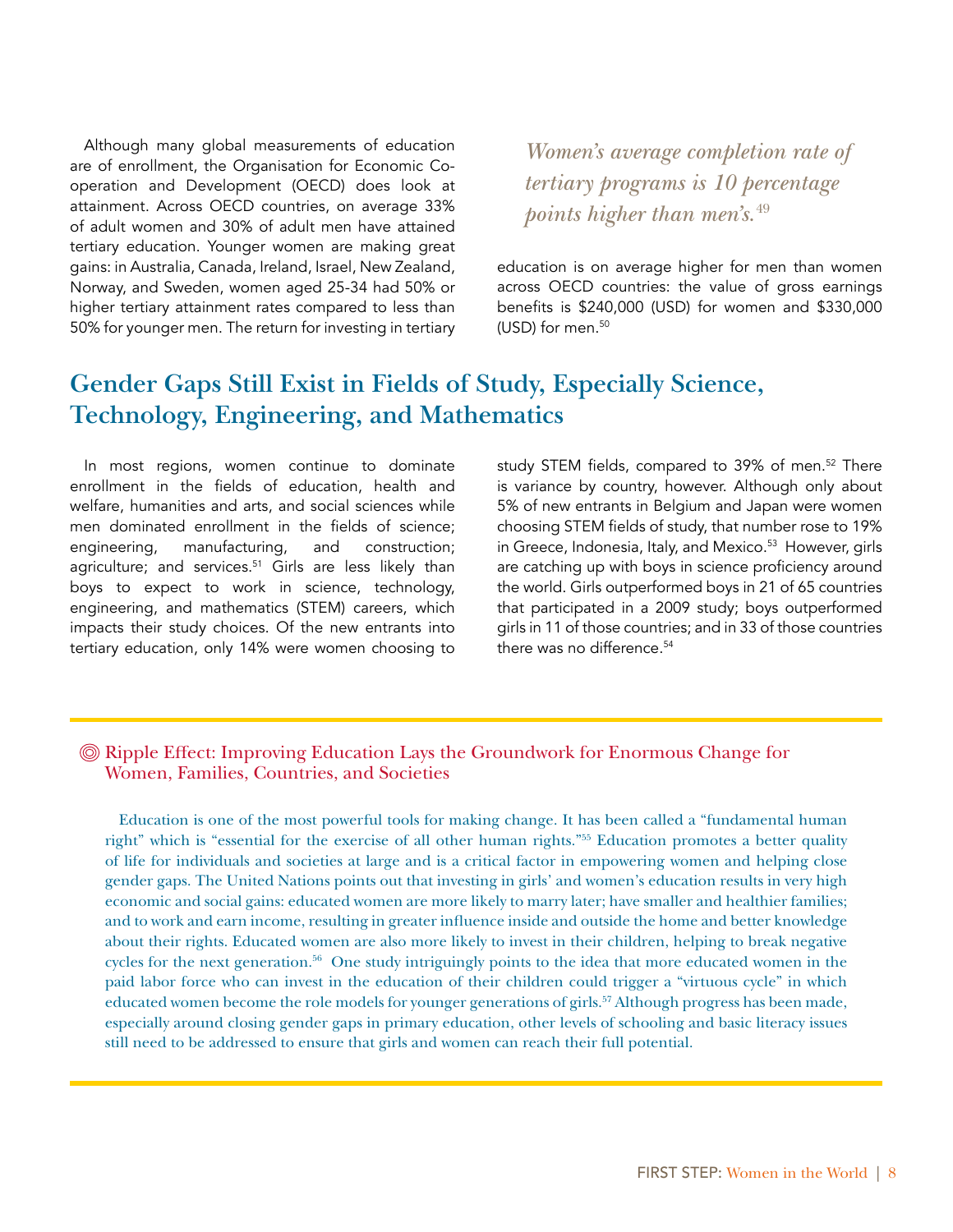### **Equality Has Slowly Taken Hold, but Progress Has Stalled for Some**

#### IN SHORT

Although advances have been made in closing gender gaps around legal differences, access, voting, and LGBT rights, equality is still nowhere in sight, to the detriment of girls, women, businesses, societies, and countries.

#### **Some Progress Has Been Achieved for Women and Other Groups**

Legal Differences: Countries have a wide range of regulations and institutions that affect women and their ability to work and thrive. A 2013 study measured legal differences around the world, looking at such rights as whether women had the same capacity to conduct official transactions or interact with government institutions as men, could own and use property, could get and keep jobs with ease, could build credit, and could go to court. Legal gender differences were most common in the North Africa, sub-Saharan Africa, and the Middle East, areas which also contain many of the youngest populations. Although there have been many positive changes over the decades that the report studied, 90% (128 of the 143 economies analyzed) still have at least one legal difference between women and men, which limits women's freedoms, rights, and opportunities. Furthermore, even if a country has laws promoting equity, these laws may not be enforced.<sup>58</sup>

Married women, in general, face more restrictions than unmarried women. In all of the 142 economies for which data was available, unmarried women and men have the same ownership rights to property. However, in 10 of those economies, including Cameroon, Chile, Ecuador, Mauritania, and the Philippines, women lose equal ownership rights to property when they marry. Only two countries—Jordan and Saudi Arabia—prevent an unmarried woman from applying for passports the same way as a man, but an additional 17 placed restrictions on that access when a woman gets married. Except for Fiji, Haiti, and Pakistan, all are located in Africa or the Middle East. Girls start at a disadvantage in some areas: in 26 of the countries, daughters did not have equal inheritance rights to property as their brothers. These countries, again most located in Africa and the Middle East, include Bangladesh, Egypt, Indonesia, Jordan,

Kuwait, Lebanon, Morocco, Nepal, Tanzania, Tunisia, Uganda, and the United Arab Emirates.59

Workforce: Women are at a disadvantage in seeking work. More than half (73 of the 143) of the economies did not have laws that mandated non-discrimination based on gender in hiring. In 89% of the economies (127 of the 143) it is legal for a potential employer to ask about family status during a job interview, potentially limiting women's employment opportunities if employers refuse to hire mothers or women who might become mothers. In 15 of the economies, husbands can prevent their wives from accepting jobs, though more than 24 economies have abolished or greatly reformed that power since 1960, including France, Indonesia, Morocco and Peru.<sup>60</sup>

## *In 10 countries, married women are required by law to obey their*  husbands.<sup>61</sup>

Voting: Women have achieved the legal right to vote in almost all countries in the world. One of the standouts where they cannot is Saudi Arabia, though suffrage has been promised: in 2011, the monarch granted women the right to vote and run in future elections without a male relative's approval starting in 2015. The other places where only women are generally disenfranchised are Lebanon, where women and not men are required to prove they have achieved elementary education, and Vatican City, where only the cardinals, all of them men, vote for the Pope.<sup>62</sup>

Lesbian, Gay, Bisexual, and Transgender (LGBT): Inclusion of all non-dominant groups is intertwined, and women's rights and empowerment do not exist in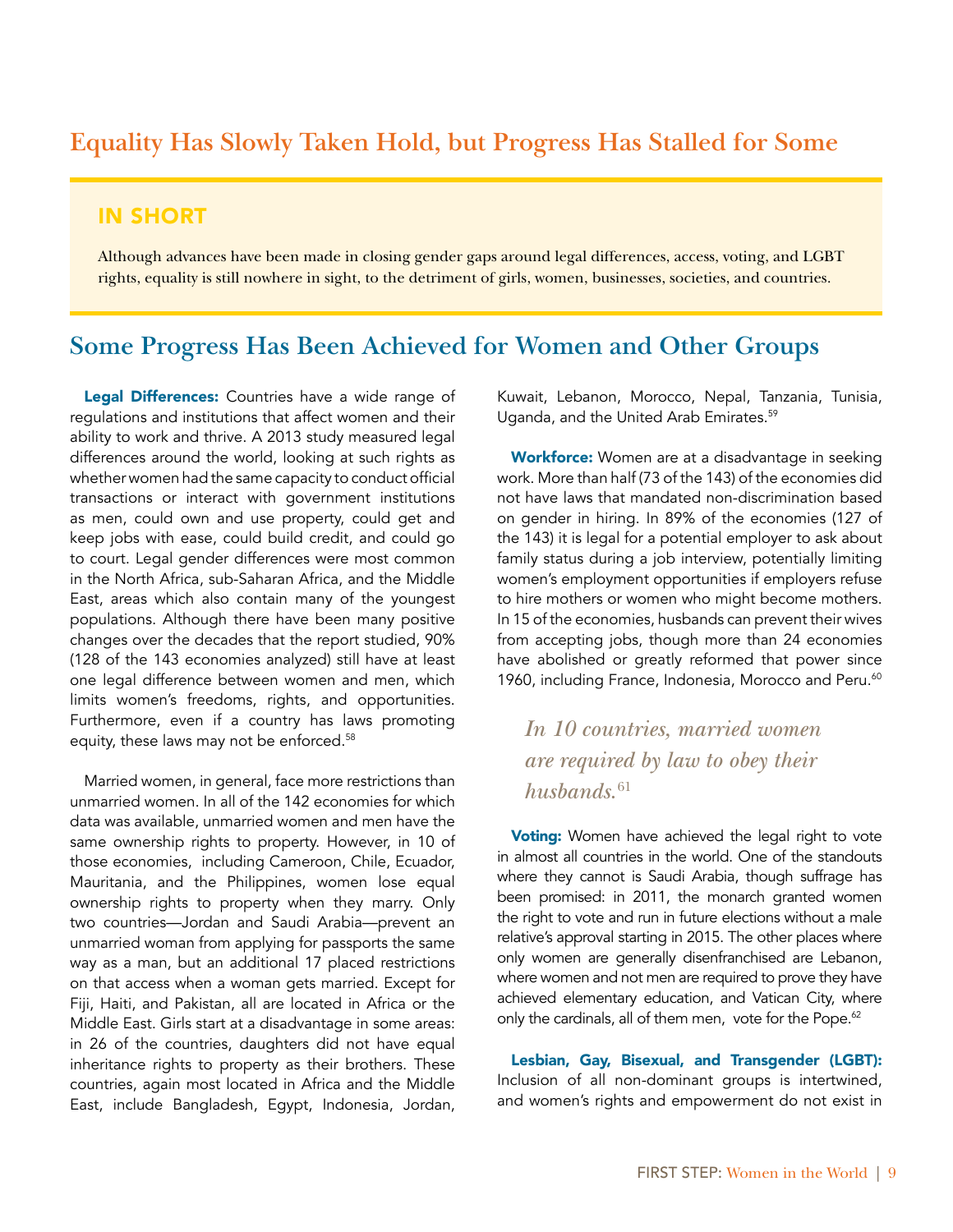a vacuum. LGBT rights and freedoms have made some recent advances. Sixteen countries located primarily in Europe, Latin America, and North America recognize gay marriage, with two more allowing it in certain states or jurisdictions. Many of these rulings occurred in 2013, including Brazil, England and Wales, France, New Zealand, the United States, and Uruguay.<sup>63</sup> Fifty-nine countries explicitly prohibit employment discrimination based on sexual orientation.<sup>64</sup>

Homosexual acts are illegal, however, in 76 countries, generally throughout Africa, Asia, Latin America and the Caribbean, the Middle East, and Oceania. Homosexual acts are punishable by death in Iran, Mauritania, Saudi Arabia, areas of Nigeria and Somalia, Sudan, and Yemen.<sup>65</sup> Legislation and violence against LGBT people is increasing in places such as Russia, which passed an ambiguously worded bill that would allow anyone, even foreigners, to be arrested for speaking out in favor of LGBT rights, as well as Cameroon, Nigeria, and Uganda.<sup>66</sup> In January 2014 the president of Nigeria signed a ban on same-sex relationships that also prohibits even attending or organizing a meeting for gay people and could result in a 14-year prison term.<sup>67</sup> Further reversals have occurred: in December 2013, the Indian Supreme Court overturned a lower court ruling and criminalized gay sex, and Australia overturned a gay marriage law that had passed in the national capital territory in October 2013.<sup>68</sup>

### **Advancement Toward Equality for Women, Especially in Mature Economies, Has Lost Momentum**

At high and low levels of society, government, and the private sector in many countries and regions, women's advancement has become sluggish. Despite some areas of advancement, looking at a wide range of data from a macroeconomic level, overall progress has slowed or stalled.<sup>69</sup> The pace of change for women in corporate leadership and on corporate boards in Canada and the United States has been extremely slow.<sup>70</sup> Women in the United Kingdom are falling behind in workforce participation, job security, and wage equality, especially since the global recession.<sup>71</sup> Of global senior management roles, 24% are filled by women, but the G7 group of nations, which includes Canada, France, Germany, Italy, Japan, the United Kingdom, and the United States, reached only 21%. There are pockets where positive movement is evident, however. Developing markets sometimes had much higher levels of women in senior management roles, including Brazil, Russia, India, and China (BRIC) economies at 28%, Southeast Asia at 32%, and the Baltic states at 40%.72

Because of the existence of or potential for legal impetus around women's representation on boards,

many countries in Europe continue to make progress. Finland, Norway, and Sweden are at the forefront of the developed world in the percentage of women on corporate boards, and both France and Italy have seen increases due to recently enacted laws. In China, Japan, and the United States, however, little change has occurred.73

# INCREASING GENDER DIVERSITY ON BOARDS

In *[Increasing Gender Diversity on Boards:](http://catalyst.org/knowledge/increasing-gender-diversity-boards-current-index-formal-approaches)  [Current Index of Formal Approaches](http://catalyst.org/knowledge/increasing-gender-diversity-boards-current-index-formal-approaches)*, Catalyst uses maps and tables to summarize current approaches to increasing gender diversity on boards, including legislative, regulatory, and voluntary measures.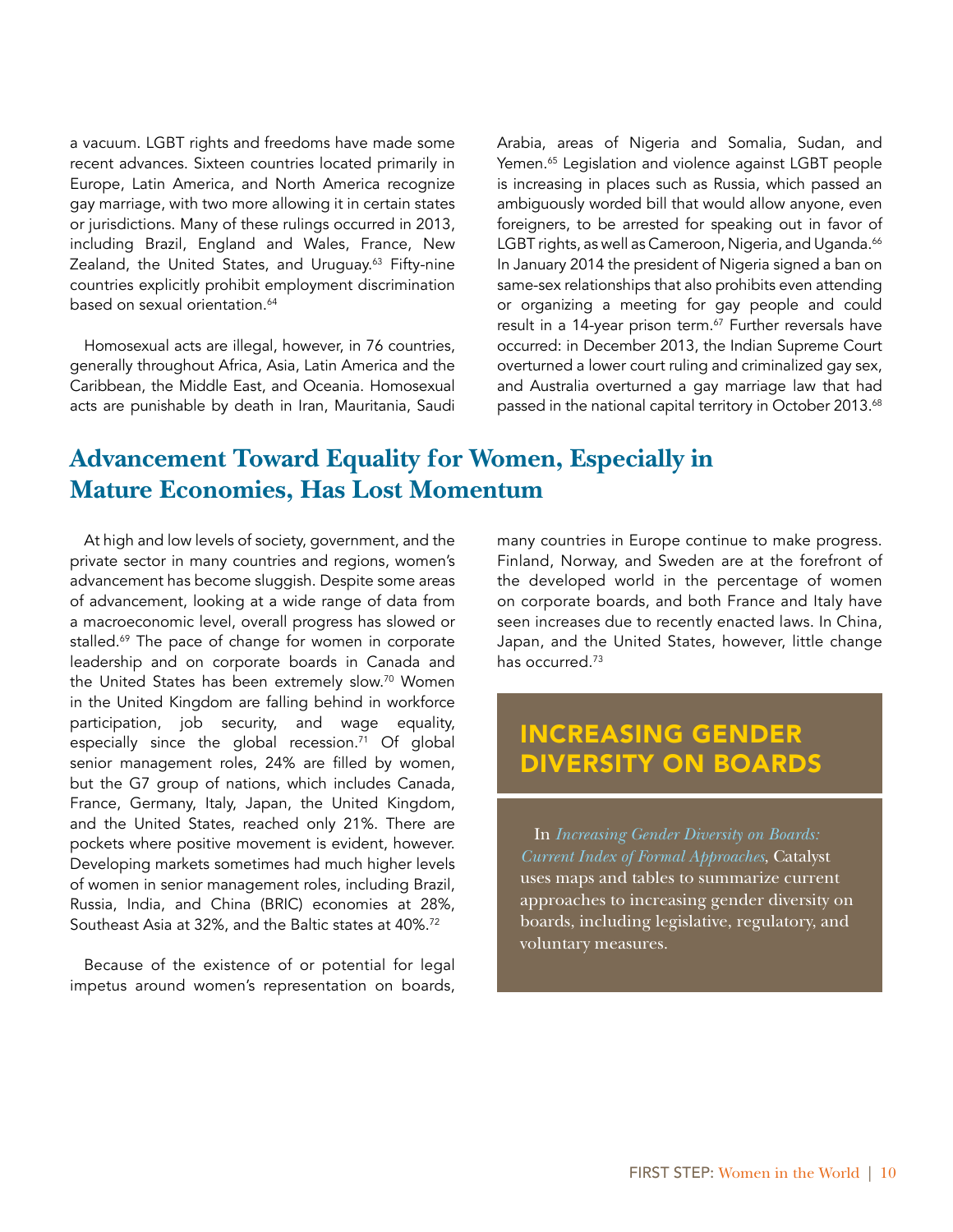#### Ripple Effect: Empowering Women Will Have a Far-Reaching Impact on Societies and Countries

Despite everything that has been achieved so far in the equalizing of laws, voting, and general equality, women remain in almost every aspect of life less empowered and more vulnerable than men, with fewer freedoms, choices, and opportunities. In looking at women as key drivers of economic growth, Booz & Company has identified this underutilized population as "The Third Billion." By specifically indexing where change needs to happen, they call on governments and the private sector to create better policies to mitigate the significant legal, social, financial, and cultural barriers that prevent women from fulfilling their economic potential. Countries that make investments and efforts in laws and policies around minimum schooling, employment and childbirth, and access to credit had more women doing paid work, in senior roles, and with smaller gender pay gaps than other countries. Making life better for women is strongly correlated with positive outcomes around GDP, literacy rates, education access, and infant mortality. 74

### **Continued Progress Requires Commitment**

Possessing a clear picture of women's current and future projected status around the world provides societies, governments, and businesses with critical insights into what is best not only for women and girls but also for entire countries and economies. Major regional and country-level differences exist in women's legal rights to access institutions, own and use property, and participate in the workforce. Other inclusion indicators, such as LGBT rights, also vary widely.

Despite these differences, the drivers to change across regions and countries are the same:

- 1. Engage women fully and fairly in workforces.
- 2. Improve women's access to education.
- 3. Remove barriers to women's full participation in society.

Doing so improves not only women's standing in the world by allowing them to reach their maximum potential but also positively impacts the prosperity, health, stability, and security of entire societies.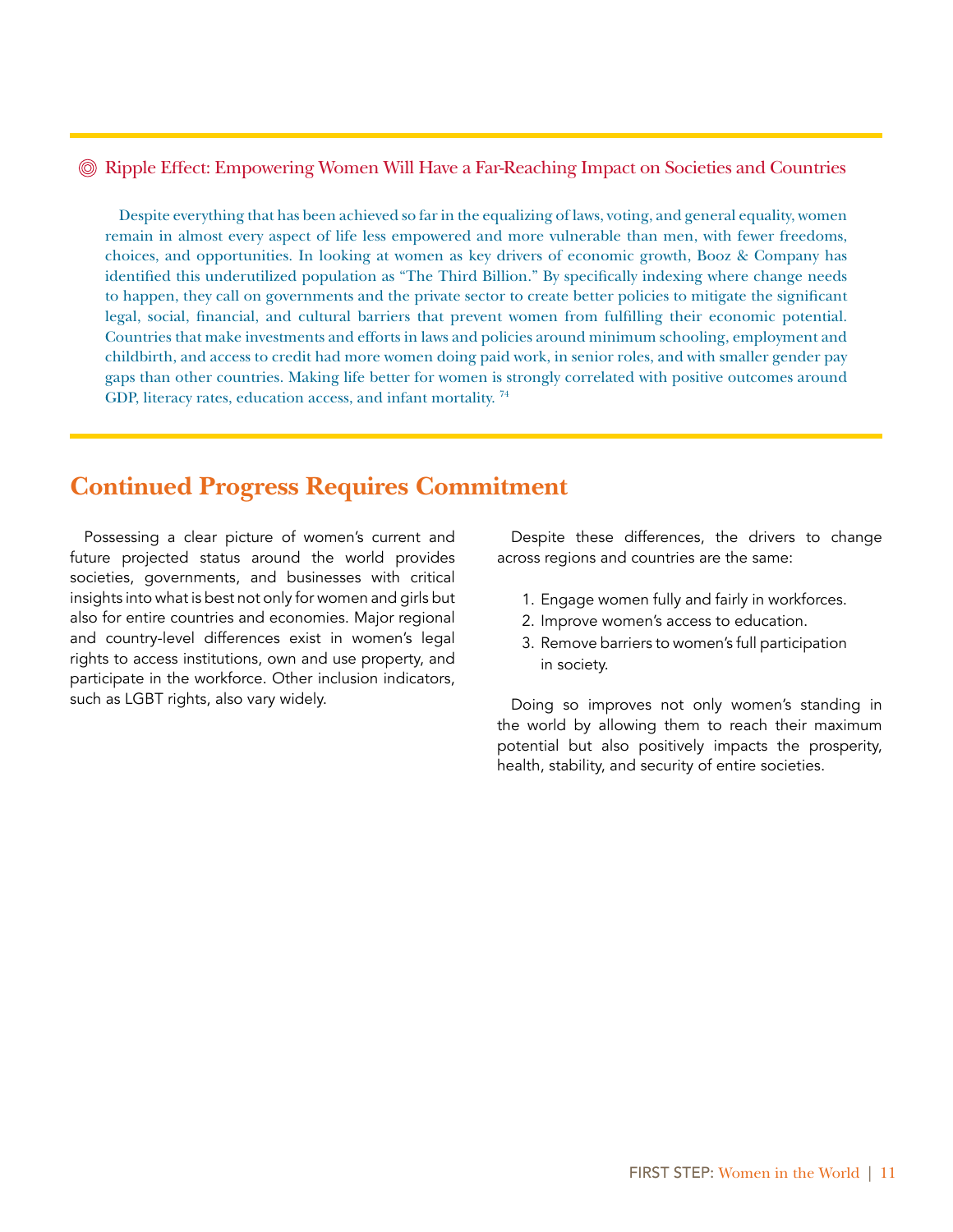### **Endnotes**

- 1. World Health Organization, *[Global Health and Aging](http://www.who.int/ageing/publications/global_health.pdf)* (2011): p. 6; World Bank, "[Life Expectancy](http://www.worldbank.org/depweb/english/modules/social/life/print.html)."
- 2. United Nations, *[World Population Ageing 2013](http://www.un.org/en/development/desa/population/publications/pdf/ageing/WorldPopulationAgeingReport2013.pdf)* (2013): p. 33.
- 3. United National Population Fund, *[Ageing in the Twenty-First](http://www.unfpa.org/public/home/publications/pid/11584) [Century: A Celebration and A Challenge](http://www.unfpa.org/public/home/publications/pid/11584)* (2012): p. 28.
- 4. ["A Slow-Burning Fuse](http://www.economist.com/node/13888045)," The Economist, June 25, 2009.
- 5. ["Burden of Unpaid Work Must be Valued, Formal Sectors](http://www.un.org/News/Press/docs/2013/gaef3372.doc.htm) [Opened to Women, Delegates Urge as Second Committee](http://www.un.org/News/Press/docs/2013/gaef3372.doc.htm) [Takes Up Poverty Eradication](http://www.un.org/News/Press/docs/2013/gaef3372.doc.htm)," United Nations press release, October 17, 2013.
- 6. United Nations, *[World Population Ageing 2013](http://www.un.org/en/development/desa/population/publications/pdf/ageing/WorldPopulationAgeingReport2013.pdf)* (2013): p. 95.
- 7. United Nations, *[World Population Ageing 2013](http://www.un.org/en/development/desa/population/publications/pdf/ageing/WorldPopulationAgeingReport2013.pdf)* (2013): p. 11.
- 8. World Health Organization, *[Global Health and Aging](http://www.who.int/ageing/publications/global_health.pdf)* (2011): p. 4-5. (Source is for all information and statistics in the paragraph.)
- 9. United Nations, *[World Population Ageing 2013](http://www.un.org/en/development/desa/population/publications/pdf/ageing/WorldPopulationAgeingReport2013.pdf)* (2013): p. 18.
- 10. United Nations, Department of Economic and Social Affairs, Population Division, ["Population by Broad Age Groups – Female:](http://esa.un.org/wpp/Excel-Data/population.htm) [File POP/8-3: Female Population by Broad Age Group, Major](http://esa.un.org/wpp/Excel-Data/population.htm) [Area, Region and Country, 1950-2100 \(thousands\), Estimates and](http://esa.un.org/wpp/Excel-Data/population.htm) [Medium Fertility Variant,](http://esa.un.org/wpp/Excel-Data/population.htm)" *World Population Prospects: The 2012 Revision* (2013).
- 11. United Nations, *[World Population Ageing 2013](http://www.un.org/en/development/desa/population/publications/pdf/ageing/WorldPopulationAgeingReport2013.pdf)* (2013): p. 31.
- 12. EY, "*S*[ix Global Trends Shaping the Business World: Demographic](http://www.ey.com/GL/en/Issues/Business-environment/Six-global-trends-shaping-the-business-world---Demographic-shifts-transform-the-global-workforce) [Shifts Transform the Global Workforce.](http://www.ey.com/GL/en/Issues/Business-environment/Six-global-trends-shaping-the-business-world---Demographic-shifts-transform-the-global-workforce)"
- 13. Ibid.
- 14. Deirdre Wang Morris, ["China's Aging Population Threatens Its](http://www.cnbc.com/id/49498720) [Manufacturing Might,](http://www.cnbc.com/id/49498720)" *CNBC*, October 24, 2012.
- 15. EY, ["Six Global Trends Shaping the Business World: Demographic](http://www.ey.com/GL/en/Issues/Business-environment/Six-global-trends-shaping-the-business-world---Demographic-shifts-transform-the-global-workforce) [Shifts Transform the Global Workforce.](http://www.ey.com/GL/en/Issues/Business-environment/Six-global-trends-shaping-the-business-world---Demographic-shifts-transform-the-global-workforce)"
- 16. Manpower Group, *[The Great Talent Shortage Awakening:](http://www.manpowergroup.com/wps/wcm/connect/3335c8e9-8b90-4496-adcc-af1e6ca28d6d/2013_Talent_Shortage_WP_FNL_US_hi.pdf?MOD=AJPERES) [Actions to Take for a Sustainable Workforce](http://www.manpowergroup.com/wps/wcm/connect/3335c8e9-8b90-4496-adcc-af1e6ca28d6d/2013_Talent_Shortage_WP_FNL_US_hi.pdf?MOD=AJPERES)* (2013): p. 6.
- 17. Manpower Group, *[2012 Talent Shortage Survey: Research Results](http://www.manpowergroup.us/campaigns/talent-shortage-2012/pdf/2012_Talent_Shortage_Survey_Results_US_FINALFINAL.pdf)* (2012): p. 4.
- 18. Ibid.
- 19. Manpower Group, *[2012 Talent Shortage Survey: Research Results](http://www.manpowergroup.us/campaigns/talent-shortage-2012/pdf/2012_Talent_Shortage_Survey_Results_US_FINALFINAL.pdf)* (2012): p. 3.
- 20. Manpower Group, *[2012 Talent Shortage Survey: Research Results](http://www.manpowergroup.us/campaigns/talent-shortage-2012/pdf/2012_Talent_Shortage_Survey_Results_US_FINALFINAL.pdf)* (2012): p. 2.
- 21. Manpower Group, *[2012 Talent Shortage Survey: Research Results](http://www.manpowergroup.us/campaigns/talent-shortage-2012/pdf/2012_Talent_Shortage_Survey_Results_US_FINALFINAL.pdf)* (2012): p. 5; Liz Alderman, ["Young and Educated in Europe, but](http://www.nytimes.com/2013/11/16/world/europe/youth-unemployement-in-europe.html) [Desperate for Jobs,](http://www.nytimes.com/2013/11/16/world/europe/youth-unemployement-in-europe.html)" *The New York Times*, November 15, 2013.
- 22. Manpower Group, *[The Great Talent Shortage Awakening:](http://www.manpowergroup.com/wps/wcm/connect/3335c8e9-8b90-4496-adcc-af1e6ca28d6d/2013_Talent_Shortage_WP_FNL_US_hi.pdf?MOD=AJPERES) [Actions to Take for a Sustainable Workforce](http://www.manpowergroup.com/wps/wcm/connect/3335c8e9-8b90-4496-adcc-af1e6ca28d6d/2013_Talent_Shortage_WP_FNL_US_hi.pdf?MOD=AJPERES)* (2013); Manpower Group, *[2012 Talent Shortage Survey: Research Results](http://www.manpowergroup.us/campaigns/talent-shortage-2012/pdf/2012_Talent_Shortage_Survey_Results_US_FINALFINAL.pdf)* (2012): p. 5; Liz Alderman, "[Young and Educated in Europe, but Desperate](http://www.nytimes.com/2013/11/16/world/europe/youth-unemployement-in-europe.html) [for Jobs](http://www.nytimes.com/2013/11/16/world/europe/youth-unemployement-in-europe.html)," *The New York Times*, November 15, 2013.
- 23. DeAnne Aguirre, Leila Hoteit, Christine Rupp, and Karim Sabbagh, *[Empowering the Third Billion: Women and the World](http://www.booz.com/media/uploads/BoozCo_Empowering-the-Third-Billion_Full-Report.pdf) [of Work in 2012](http://www.booz.com/media/uploads/BoozCo_Empowering-the-Third-Billion_Full-Report.pdf)* (Booz & Company, 2012): p. 19.
- 24. United Nations, Department of Economic and Social Affairs, ["Total Fertility Rate](http://www.un.org/esa/sustdev/natlinfo/indicators/methodology_sheets/demographics/total_fertility_rate.pdf)."
- 25. United Nations, Department of Economic and Social Affairs, Population Division, "[Total Fertility \(TFR\): File FERT/4: Total](http://esa.un.org/wpp/Excel-Data/fertility.htm) [fertility by major area, region and country, 1950-2010 \(children](http://esa.un.org/wpp/Excel-Data/fertility.htm) [per woman\) Estimates, 1950-2010](http://esa.un.org/wpp/Excel-Data/fertility.htm)," *World Population Prospects: The 2012 Revision* (2013).
- 26. United Nations, Department of Economic and Social Affairs, "Total Fertility Rate."
- 27. Population Reference Bureau, *[2013 World Population Data Sheet](http://www.prb.org/pdf13/2013-population-data-sheet_eng.pdf)* (2013): p. 7-12.
- 28. Joseph Chamie, "[For Better Planning, Watch Global](http://yaleglobal.yale.edu/content/better-planning-watch-global-demographic-trends) [Demographic Trends,](http://yaleglobal.yale.edu/content/better-planning-watch-global-demographic-trends)" *YaleGlobal*, December 12, 2012.
- 29. United Nations, "[Median Age of Population: File POP/5: Median](http://esa.un.org/wpp/Excel-Data/population.htm)  [age by major area, region and country, 1950-2100 \(years\),](http://esa.un.org/wpp/Excel-Data/population.htm)  [Estimates, 1950-2010,](http://esa.un.org/wpp/Excel-Data/population.htm)" *World Population Prospects: The 2012 Revision* (2013).
- 30. Population Reference Bureau, ["Population Bulletin: The World at](http://www.prb.org/Publications/Datasheets/2011/world-population-data-sheet/population-bulletin.aspx)  [7 Billion,](http://www.prb.org/Publications/Datasheets/2011/world-population-data-sheet/population-bulletin.aspx)" (July 2011).
- 31. John Bongaarts, "[Family Planning: A Key to Prosperity,](http://www.popcouncil.org/ar2011/familyplanning.html)" *Population Council*, 2011.
- 32. The category of "women in a union" includes women living with their partner in the same household and who are not married according to the marriage laws or customs of a country, as defined by Vladimíra Kantorová, *[National, Regional and Global Estimates](http://www.un.org/en/development/desa/population/publications/pdf/technical/TP2013-2.pdf) [and Projections of the Number of Women Aged 15 to 49 Who Are](http://www.un.org/en/development/desa/population/publications/pdf/technical/TP2013-2.pdf) [Married or in a Union, 1970-2030](http://www.un.org/en/development/desa/population/publications/pdf/technical/TP2013-2.pdf)* (United Nations Department of Economic and Social Affairs, Population Division, 2013): p. 2.
- 33. Leontine Alkema, Vladimíra Kantorová, Clare Menozzi, and Ann Biddlecom, ["National, Regional, and Global Rates and Trends in](http://www.thelancet.com/journals/lancet/article/PIIS0140-6736(12)62204-1/fulltext?_eventId=logout)  [Contraceptive Prevalence and Unmet Need for Family Planning](http://www.thelancet.com/journals/lancet/article/PIIS0140-6736(12)62204-1/fulltext?_eventId=logout)  [Between 1990 and 2015: A Systematic and Comprehensive Analysis,](http://www.thelancet.com/journals/lancet/article/PIIS0140-6736(12)62204-1/fulltext?_eventId=logout) *The Lancet*, vol. 381, no. 9878 (May 11, 2013): p. 1642-1652.
- 34. Lori S. Ashford, *[Africa's Youthful Population: Risk or Opportunity?](http://www.prb.org/pdf07/AfricaYouth.pdf)*  (Population Reference Bureau, 2007): p. 1, 3, 4. (Source is for all information and statistics in the paragraph.)
- 35. Katrin Elborgh-Woytek, Monique Newiak, Kalpana Kochhar, Stefania Fabrizio, Kangni Kpodar, Philippe Wingender, Benedict Clements, and Gerd Schwartz, *[Women, Work, and the Economy:](http://www.imf.org/external/pubs/ft/sdn/2013/sdn1310.pdf) [Macroeconomic Gains From Gender Equity](http://www.imf.org/external/pubs/ft/sdn/2013/sdn1310.pdf)* (International Monetary Fund, September 2013).
- 36. United Nations, Department of Economic and Social Affairs, *[The](http://unstats.un.org/unsd/demographic/products/Worldswomen/WW_full%20report_color.pdf)  [World's Women 2010](http://unstats.un.org/unsd/demographic/products/Worldswomen/WW_full%20report_color.pdf)* (2010): p. 43-47. (Source is for all information and statistics in the paragraph.)
- 37. United Nations, Department of Economic and Social Affairs, *[The](http://unstats.un.org/unsd/demographic/products/Worldswomen/WW_full%20report_color.pdf)  [World's Women 2010](http://unstats.un.org/unsd/demographic/products/Worldswomen/WW_full%20report_color.pdf)* (2010): p. 52.
- 38. United Nations, Department of Economic and Social Affairs, *[The](http://unstats.un.org/unsd/demographic/products/Worldswomen/WW_full%20report_color.pdf)  [World's Women 2010](http://unstats.un.org/unsd/demographic/products/Worldswomen/WW_full%20report_color.pdf)* (2010): p. 52-53.
- 39. UNESCO, [Revision of the International Standard Classification of](http://www.uis.unesco.org/Education/Documents/UNESCO_GC_36C-19_ISCED_EN.pdf)  *[Education \(ISCED\)](http://www.uis.unesco.org/Education/Documents/UNESCO_GC_36C-19_ISCED_EN.pdf)* (September 5, 2011).
- 40. United Nations, Department of Economic and Social Affairs, *[The](http://unstats.un.org/unsd/demographic/products/Worldswomen/WW_full%20report_color.pdf)  [World's Women 2010](http://unstats.un.org/unsd/demographic/products/Worldswomen/WW_full%20report_color.pdf)* (2010): p. 59.
- 41. United Nations Children's Fund (UNICEF), *[Progress for Children: A](http://www.unicef.org/media/files/PFC2012_A_report_card_on_adolescents.pdf) [Report Card on Adolescents](http://www.unicef.org/media/files/PFC2012_A_report_card_on_adolescents.pdf)* (April 2012): p. 4.
- 42. United Nations Children's Fund (UNICEF), *[Progress for Children:](http://www.unicef.org/media/files/PFC2012_A_report_card_on_adolescents.pdf) [A Report Card on Adolescents](http://www.unicef.org/media/files/PFC2012_A_report_card_on_adolescents.pdf)* (April 2012): p. 10, 14; Kassahun A. Admassu, ["Primary School Enrollment and Dropout in Ethiopia:](http://paa2011.princeton.edu/abstracts/111283) [Household and School Factors](http://paa2011.princeton.edu/abstracts/111283)," (paper presented at the Annual Meeting of the Population Association of America, Washington, D.C., March 31-April 2, 2011); Daniel Suryadarma, Asep Suryahadi, and Sudarno Sumarto, "[Causes of Low Secondary School](http://www.smeru.or.id/report/workpaper/lowschoolenroll/Enrollmenteng06.pdf) [Enrollment in Indonesia](http://www.smeru.or.id/report/workpaper/lowschoolenroll/Enrollmenteng06.pdf)," *SMERU Working Paper* (August 2006).
- 43. United Nations, Department of Economic and Social Affairs, *[The](http://unstats.un.org/unsd/demographic/products/Worldswomen/WW_full%20report_color.pdf)  [World's Women 2010](http://unstats.un.org/unsd/demographic/products/Worldswomen/WW_full%20report_color.pdf)* (2010): p. 59.
- 44. United Nations, Department of Economic and Social Affairs, *[The](http://unstats.un.org/unsd/demographic/products/Worldswomen/WW_full%20report_color.pdf)  [World's Women 2010](http://unstats.un.org/unsd/demographic/products/Worldswomen/WW_full%20report_color.pdf)* (2010): p. 60.
- 45. United Nations, Department of Economic and Social Affairs, *[The](http://unstats.un.org/unsd/demographic/products/Worldswomen/WW_full%20report_color.pdf)  [World's Women 2010](http://unstats.un.org/unsd/demographic/products/Worldswomen/WW_full%20report_color.pdf)* (2010): p. 62. (Source is for all information and statistics in the paragraph.)
- 46. United Nations, Department of Economic and Social Affairs, *[The](http://unstats.un.org/unsd/demographic/products/Worldswomen/WW_full%20report_color.pdf)  [World's Women 2010](http://unstats.un.org/unsd/demographic/products/Worldswomen/WW_full%20report_color.pdf)* (2010): p. 62. (Source is for all information and statistics in the paragraph.)
- 47. Barbara Herz and Gene B. Sperling, *[What Works in Girls'](https://www.google.com/url?sa=t&rct=j&q=&esrc=s&source=web&cd=2&cad=rja&ved=0CDUQFjAB&url=http%3A%2F%2Fwww.cfr.org%2Fcontent%2Fpublications%2Fattachments%2FGirls_Education_full.pdf&ei=B-qgUsWSHIS7kQfmmICwAw&usg=AFQjCNFF7IxjZaFQiAKIOat4xfEXh-CuDQ&sig2=lw6gGFhTxf2ysGSqEDYqmw&bvm=bv.57155469,d.eW0)  [Education: Evidence and Policies From the Developing World](https://www.google.com/url?sa=t&rct=j&q=&esrc=s&source=web&cd=2&cad=rja&ved=0CDUQFjAB&url=http%3A%2F%2Fwww.cfr.org%2Fcontent%2Fpublications%2Fattachments%2FGirls_Education_full.pdf&ei=B-qgUsWSHIS7kQfmmICwAw&usg=AFQjCNFF7IxjZaFQiAKIOat4xfEXh-CuDQ&sig2=lw6gGFhTxf2ysGSqEDYqmw&bvm=bv.57155469,d.eW0)* (Council on Foreign Relations, 2004): pg. 21-25. (Source is for all information and statistics in the section.)